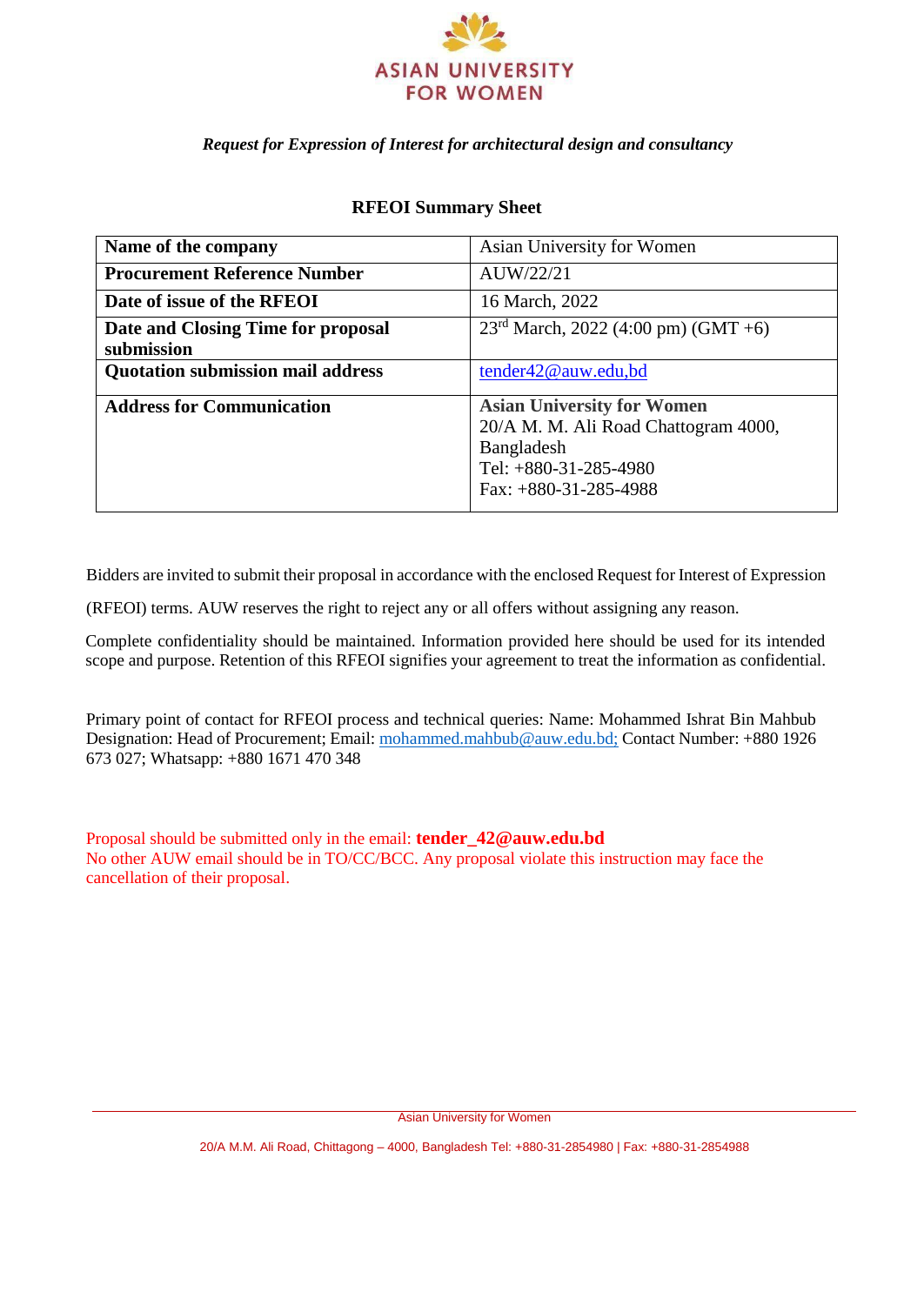

# **Objective**

Asian University for Women (AUW) seeks to graduate women who will be skilled and innovative professionals, service-oriented leaders in the businesses and communities in which they will work and live, and promoters of intercultural understanding and sustainable human and economic development in Asia and throughout the world.

## **Requirements**

Asian University for Women is interested to get design consultancy service for a New Rented 10 storied "SUN VALLEY" at Beverly Hill Area, Chatteshwari , Chattogram.

## **Scope of Works:**

- 1. Find out best possible combination of space layout as per our demands.
- 2. Furniture layout 2D and 3D color presentation.
- 3. Preparation of ID with color and material specification.
- 4. Additional electric and plumbing drawing (Optimum use of existing facilities)
- 5. Additional drawing of fire detection system (extending additional link)
- 6. Preparation and estimation of BOQ.
- 7. Assisting in selection of supplier and sub-contractors for approved plan.
- 8. Assisting in execution by providing on ground supervision.
- 9. Maximum coordination to be done with land owner's Architect to extract maximum benefits.
- 10. Any other miscellaneous works.
- 11. Works to be completed by one month.

Based on above scope of works, you are requested to submit your proposal with work program by 23 March 22.

## **Information need to be submitted:**

- a) Company profile.
- b) Experience with current similar projects details
- c) Documents that supports the company strengths (legal documents that supports company formation and the documents that supports company economic stability)
- d) Technical proposal (design layout) and financial proposal. (Asian University for Women ensures the confidentiality the proposals and expect the same from the offerer).

## **Please collect AutoCAD file from the below link:**

<https://files.fm/u/z5rm8pq4g>